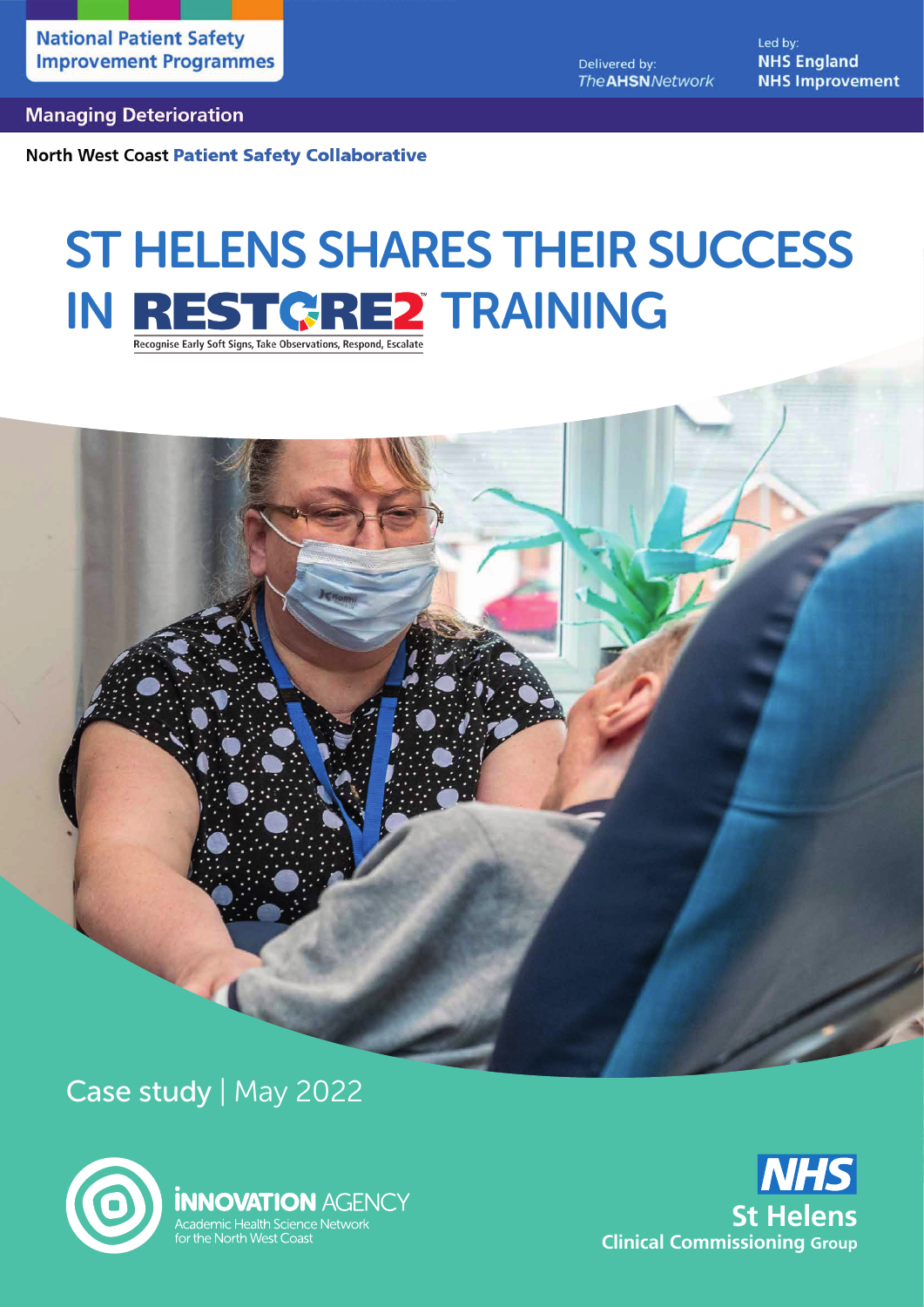# Care homes in St Helens lead the way with REST GRE2

Recognise Early Soft Signs, Take Observations, Respond, Escalate

#### Summary

Care homes in St Helens, Merseyside share their successes in adopting a tool which ensures safer care of residents.

A collaboration between NHS St Helens CCG and the Innovation Agency led to the widespread adoption of a tool to manage the care of residents when their condition deteriorates.

A total of 32 homes - 90 per cent of those based in the borough - have been trained in using RESTORE2, Recognise Early Soft Signs, Take Observations, Respond, Escalate.

# About RESTORE2

RESTORE2 is based on recognising early signs of deterioration; the national early warning score, NEWS2; and structured communications using SBARD - situation, background, assessment, recommendation.

NEWS2 comprises six physical observations - pulse, respiration rate, blood pressure, temperature, oxygen saturations and conscious level. The higher the score, the more likely medical treatment may be needed.

Whenever a resident is unwell care home staff can measure their condition with this tool and relay a NEWS2 score which is recognised by clinical staff across all disciplines.

The Innovation Agency is supporting the roll out of RESTORE across the North West Coast as part of the National Patient Safety Improvement Programme.

# The challenge

Before the introduction of RESTORE2 there was no consistent or standardised way of identifying and recording deterioration in a resident's condition. Each care home had their own plan, which could lead to a delayed response and potentially unnecessary admissions to hospital.



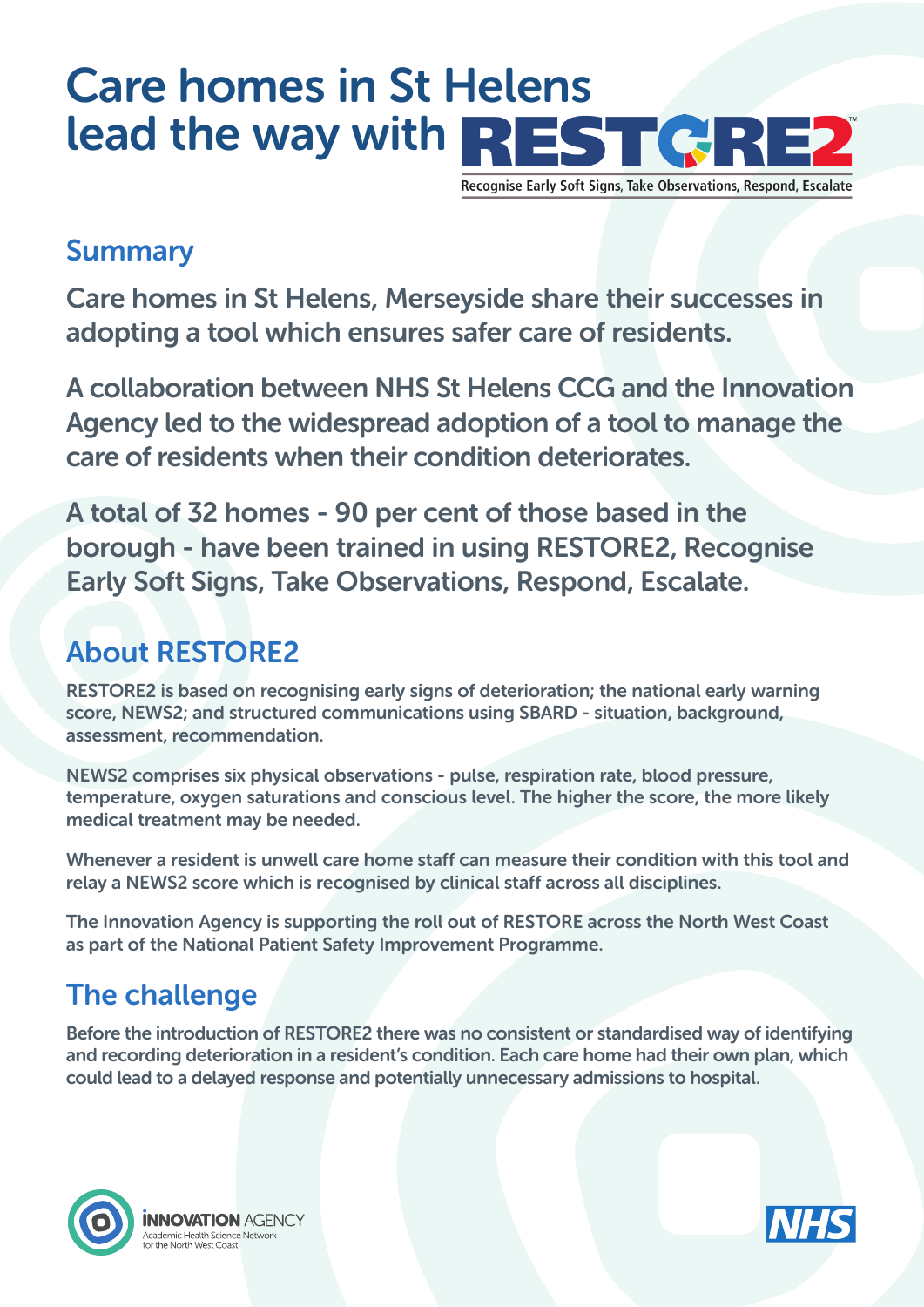## Actions taken

The Innovation Agency was offering training and support for using RESTORE2 to care homes throughout the North West Coast. NHS St Helens CCG responded by allocating a dedicated team member to work closely with the Innovation Agency and ensure take-up throughout the borough.

Care home staff attended online training events and the Innovation Agency also provided information leaflets and offered ongoing support, while the CCG helped to ensure maximum takeup, providing reassurance and helping to embed the tool into care home processes.

#### Impact

A total of 32 homes in St Helens have adopted RESTORE2 and have undertaken training - 90 per cent of care homes.

Care home staff have embraced the new system and managers report that they feel more confident in communicating with other health services when a resident's condition deteriorates. This is especially the case for temporary and agency staff.

### **Testimonials**

"Since we started using RESTORE2 we have noticed an improvement in the care provided to our residents, now whenever staff need to speak with a GP, 111 and ambulance staff it's like they are all speaking the same language. It has helped to speed up the process of getting the correct care when residents are most vulnerable."

Jeanette Gow Duty Manager at Madison Court care home

"As the rollout happened during the pandemic, initially some care settings were hesitant and had concerns that this would create an additional workload.

"But with the help of the Innovation Agency we were able to tailor the training to local needs and provide reassurance about ongoing support. I am delighted that almost all of our care homes have adopted RESTORE2 and residents' care will be improved as a result."

#### Nicola Gavin

Quality and Safety Nurse at St Helens CCG